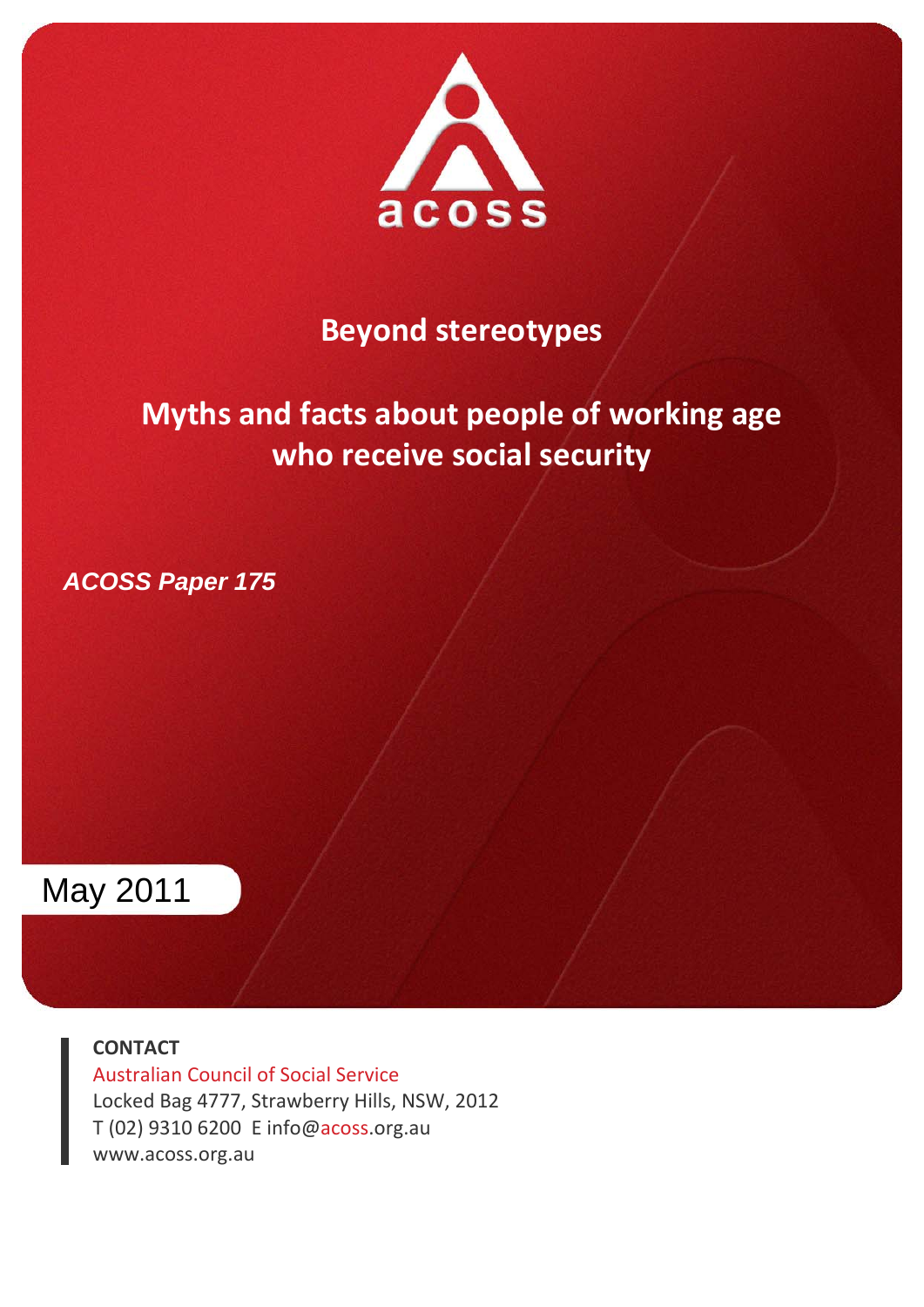This paper was prepared by ACOSS Senior Policy Officer Peter Davidson with the support of our Employment and Social Security Policy Advisers

First published in 2011 by the Australian Council of Social Service

Locked Bag 4777 Strawberry Hills, NSW, 2012 Australia Ph 02 9310 6200 Fax 02 9310 4822 Email: info@acoss.org.au Website: www.acoss.org.au

**ISSN:** 1326 7124 **ISBN:** 978 0 85871 824 1

© Australian Council of Social Service, 2011.

This publication is copyright. Apart from fair dealing for the purpose of private study, research, criticism, or review, as permitted under the Copyright Act, no part may be reproduced by any process without written permission. Enquiries should be addressed to the Publications Officer, Australian Council of Social Service. Copies are available from the address above.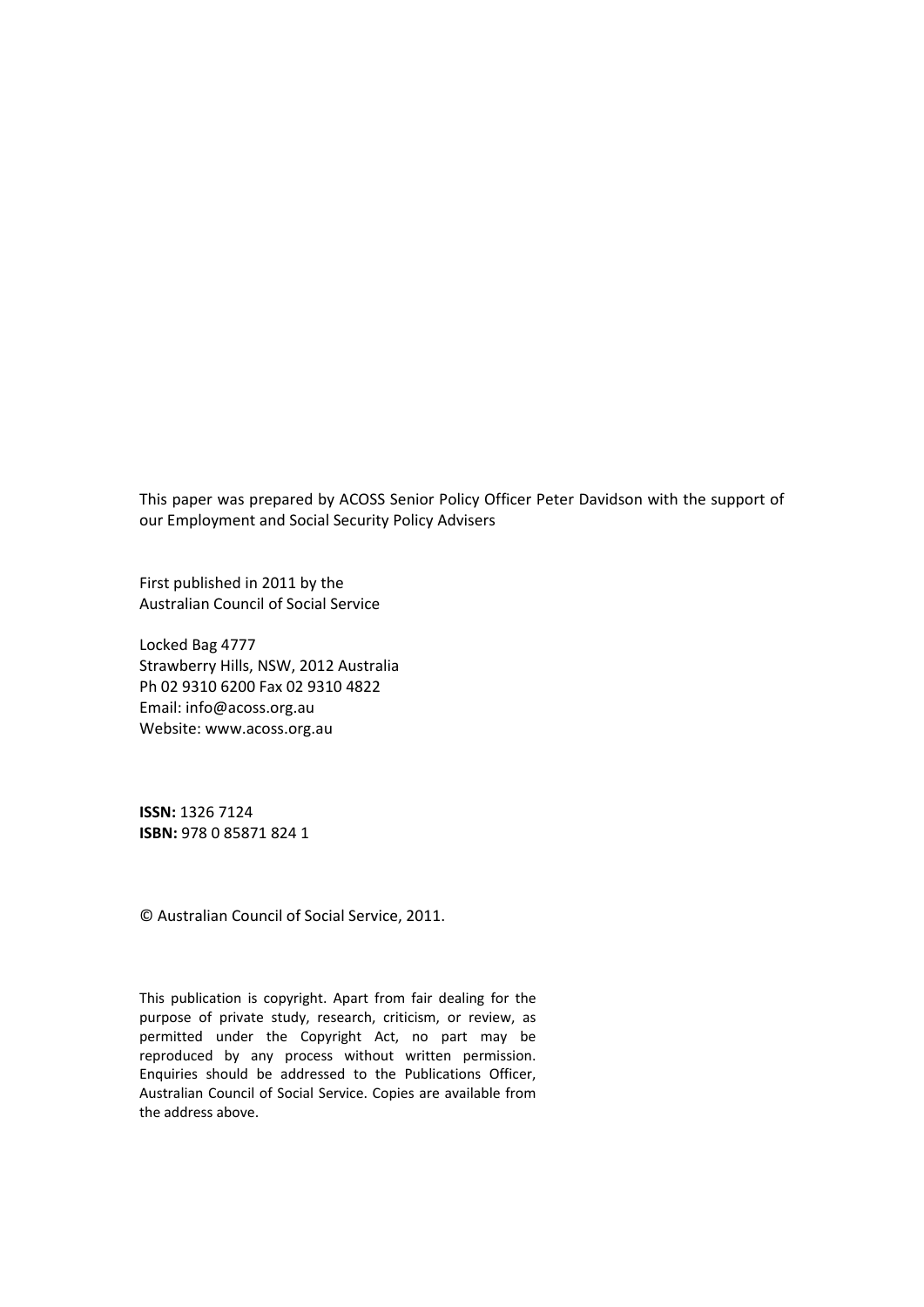

## **Summary**

In 2009 there were just over 2 million (2,081,000) people of working age on income support payments, including Newstart Allowance, Parenting Payment, Disability Support Pension and Carer Payment.

Efforts to improve their job prospects are dogged by stereotypes about 'people on welfare'. Many employers believe, rightly or wrongly, that people with a disability are not productive, that people over 50 are inflexible, and that long-term unemployed people are unreliable. This stereotyping extends to the policy debate: that anyone on a Disability Support Pension who doesn't sit in a wheelchair is not 'really disabled', that large numbers of social security recipients are 'third generation welfare recipients' living in 'ghettoes', and that most unemployed people are school leavers who would find a job easily if they tried harder.

This paper aims to move beyond the myths and stereotypes to take a closer look at who these two million people are and why it is that many have not found paid work, despite falling unemployment levels.

We find that reliance on social security payments did in fact fall sharply during the boom years. As unemployment declined over the decade from 1999 to 2009 the proportion of people of working age (16‐64 years) on income support payment fell from 18% to 14%, a 20% reduction. Australia's level of reliance on income support payments among people of working age (16‐64 years) has been below the OECD average for some time.

But as unemployment fell and people who were 'job ready' found employment more quickly, the profile of the remaining income support recipients became more disadvantaged in the labour market. In 2009, 37% of income support recipients had a disability sufficiently severe to qualify them for a Disability Support Pension and 14% were unemployed for more than 12 months. In addition, a sizeable proportion were either caring for a preschool age child (17%) or a person with a disability (7%).

Employment participation policies will fail if they ignore these caring responsibilities and other hurdles to employment. Far from using welfare 'reform' to cut costs, a major up-front investment in training, work experience and other employment assistance is needed to help people disadvantaged in the labour market 'over the line' into paid work. To improve the future job prospects of people with caring responsibilities, child care and respite care should be more affordable and accessible. These investments will reap benefits for the poorest and Budget savings in future years, but they will not save money immediately.

For example, employment service providers receive just \$500 for each long term unemployed person to invest in training and work experience and are paid by the Government to interview them once every two months. This is clearly inadequate.

The paper challenges three myths about 'typical' unemployed people, disability support pensioners, and sole parents on income support, and profiles recipients of those payments as well as Carer Payment.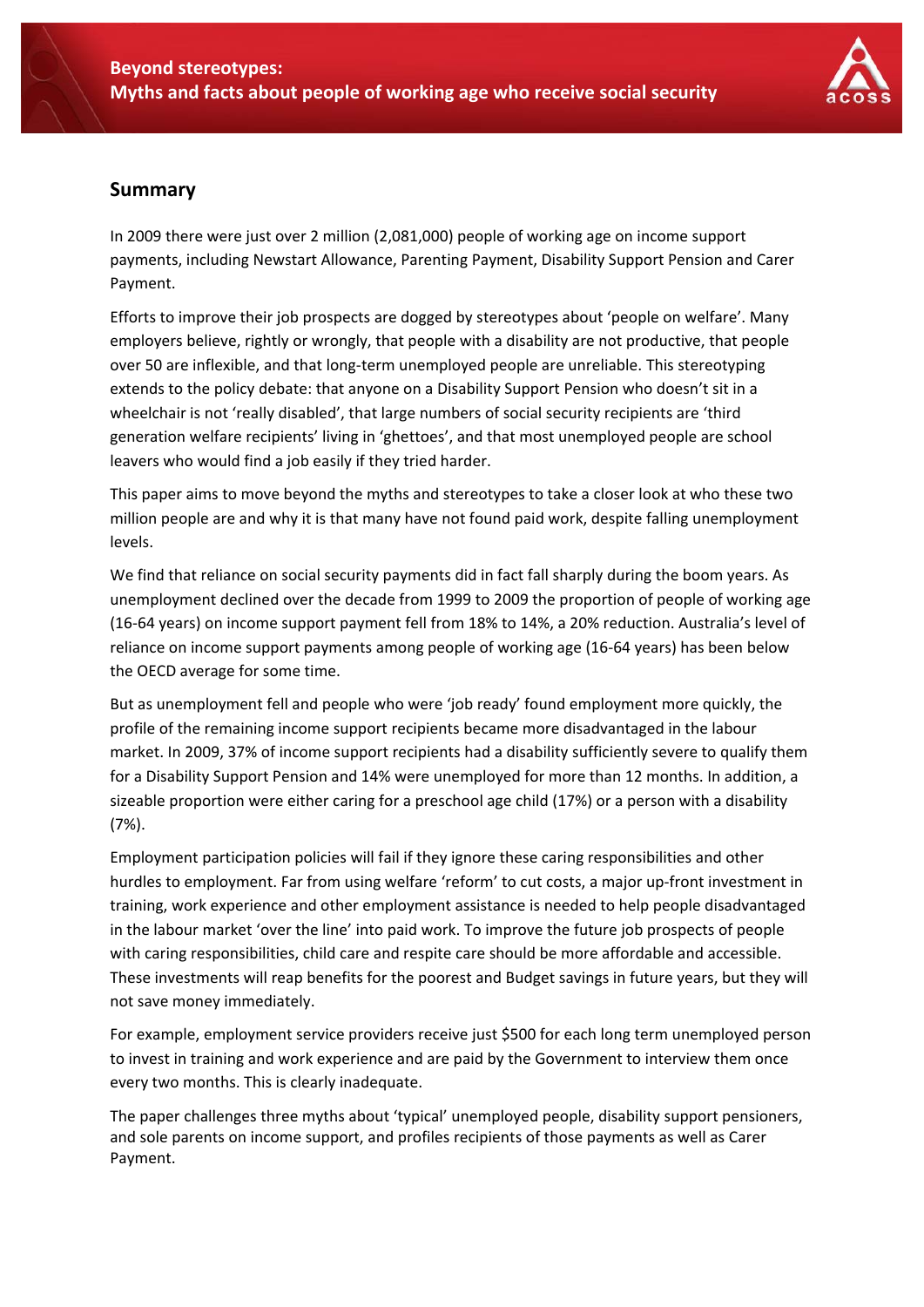

#### **Myth 1: The typical unemployed person on income support is a school leaver who could find a job quickly if they searched hard enough**

#### **The facts:**

- 1. The overall proportion of people of working age on unemployment payments rose from 3.6% before the last recession in 1990 to 5.7% a decade later, but then fell by 30% over the 2000s, from 5.7% in 1999 to 4.1% in 2009<sup>1</sup>.
- 2. The profile of recipients of unemployment payments does not resemble the stereotypical young school leaver. In 2010 only 27% were under 25 years old, 41% were 25‐44 years and 32% were 45 years or older.
- 3. Most of the remaining recipients of the Newstart and Youth Allowances for unemployed people face significant hurdles in their search for employment:
	- half have received unemployment payments for over a year and one quarter for over 3 years;
	- one in seven has been assessed as only able to work part time due to a disability;
	- one in 15 is a sole parent (needing affordable child care services and a job with family‐ friendly hours);
	- one in ten is of Indigenous background;
	- half of jobseekers participating in Job Services Australia services have less than Year 12 qualifications.
- 4. The activity requirements for these payments are stringent, typically including:
	- search for 4 to 10 jobs a fortnight and prove this to Centrelink;
	- sign an 'Employment Pathway Plan' with a Job Services Australia provider which may include job search, work experience and training requirements;
	- accept a job involving up to 90 minutes travel each way from home;
	- lose a day's payment for each day a person fails to attend an appointment or participate in a program;
	- lose 8 weeks of their payments for refusing a reasonable job offer.

 $<sup>1</sup>$  Note that these figures are much lower than the unemployment rate because the denominator is all people of working</sup> age, not only those in the paid workforce.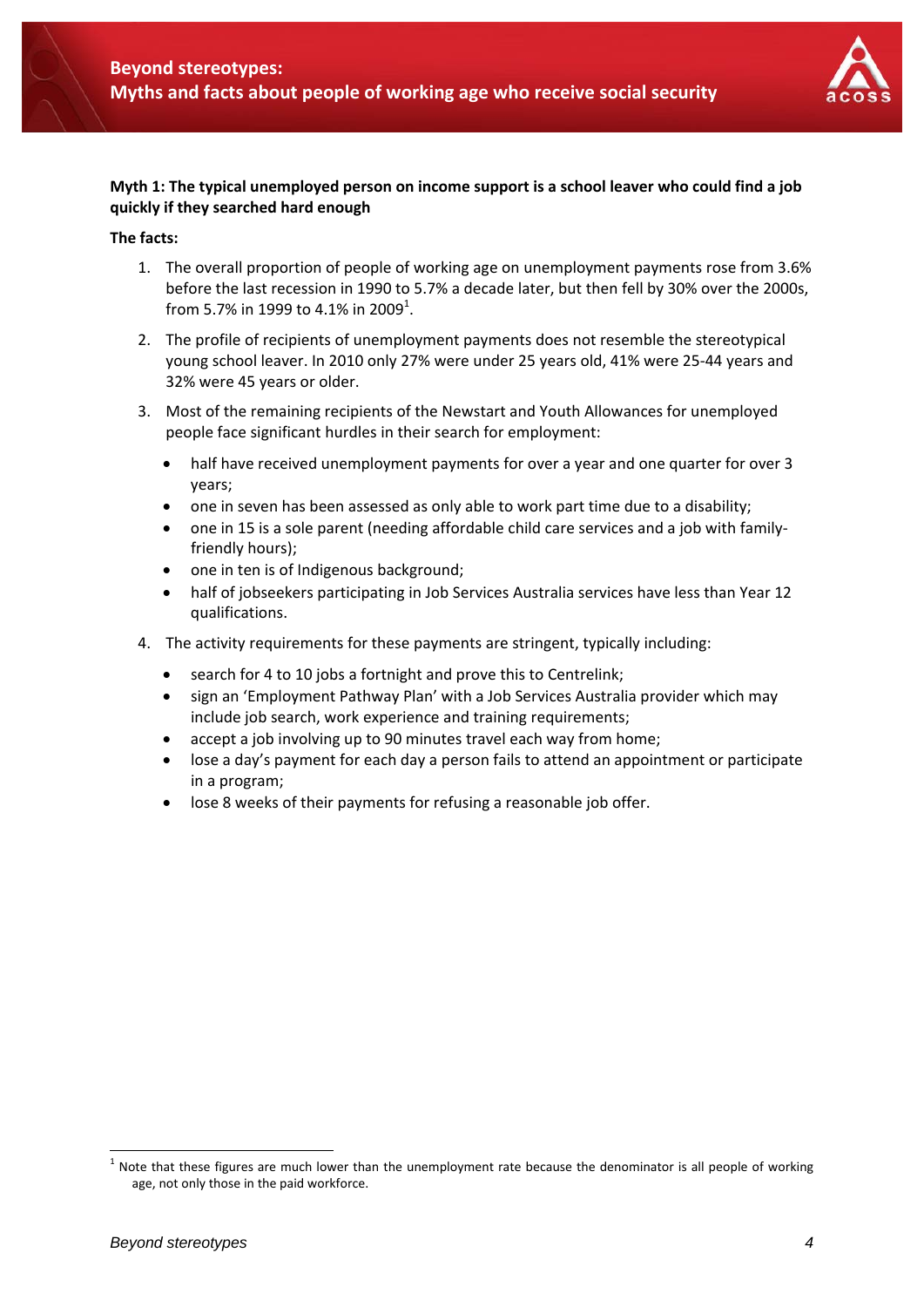![](_page_4_Picture_1.jpeg)

#### **Myth 2: The continuing growth in Disability Support Pension recipients is due to too many 'older men with bad backs' being wrongly approved for payment**

#### **The facts:**

- 1. The proportion of people of working age on DSP rose from around 3% in 1990 to 5.5% in 2004, but then stopped rising. It fell slightly between 2004 and 2009.
- 2. The strongest growth among DSP recipients since the early 1990s has been among women:
	- From 1990 to 2008, the proportion of people receiving DSP who were women increased from 26% to 43%;
	- A major reason for the increase in female recipients was the closure of other payments for mature age women (many of whom had disabilities) including the age pension for women aged 60‐63 years. For example in 2009 there were around 68,000 women on DSP (almost one tenth of all DSP recipients) who would under previous rules have been eligible for an Age Pension.
- 3. A growing proportion of people receiving DSP has a mental illness or intellectual disability:
	- From 1992 to 2008, the proportion of recipients with 'musculo-skeletal' conditions fell from 40% to 31%, while the proportion with psychiatric conditions rose from 18% to 28% and that of people with intellectual disabilities rose from 4% to 11%.
- 4. It is not easy to get on the DSP. Successful applicants must:
	- Have a substantial medically‐assessed impairment (this is measured using impairment tables and a points system); and
	- As a result of the impairment, be unable for at least the next two years to undertake regular paid employment for more than 15 hours a week (this is assessed by an expert professional panel who focus on the person's remaining work capacity).

In 2007‐08, 35% of DSP claims were rejected.

#### **Myth 3: A typical sole parent on social security is a teenage mother who relies entirely on income support**

#### **The facts:**

- 1. The proportion of people of working age on Parenting Payment rose from 2.2% in 1990 to 4.5% in 2005, but then fell by around 30% to 3.2% in 2009.
- 2. The vast majority of Parenting Payment Single recipients (85%) are over 25 years of age. Only 2‐3% are teenagers.
- 3. Almost one third (31%) of Parenting Payment Single recipients are already employed (mostly in part time jobs) even though most (60%) still have a preschool age child.
- 4. Once a sole parent's youngest child reaches the age of 6 years, that parent is required to seek part time employment (of at least 15 hours a week). Once the child reaches 8 years, the parent must generally transfer to Newstart Allowance, though (since activity requirements already apply) the only thing that changes at that time is the family's income support drops by approximately \$60 per week.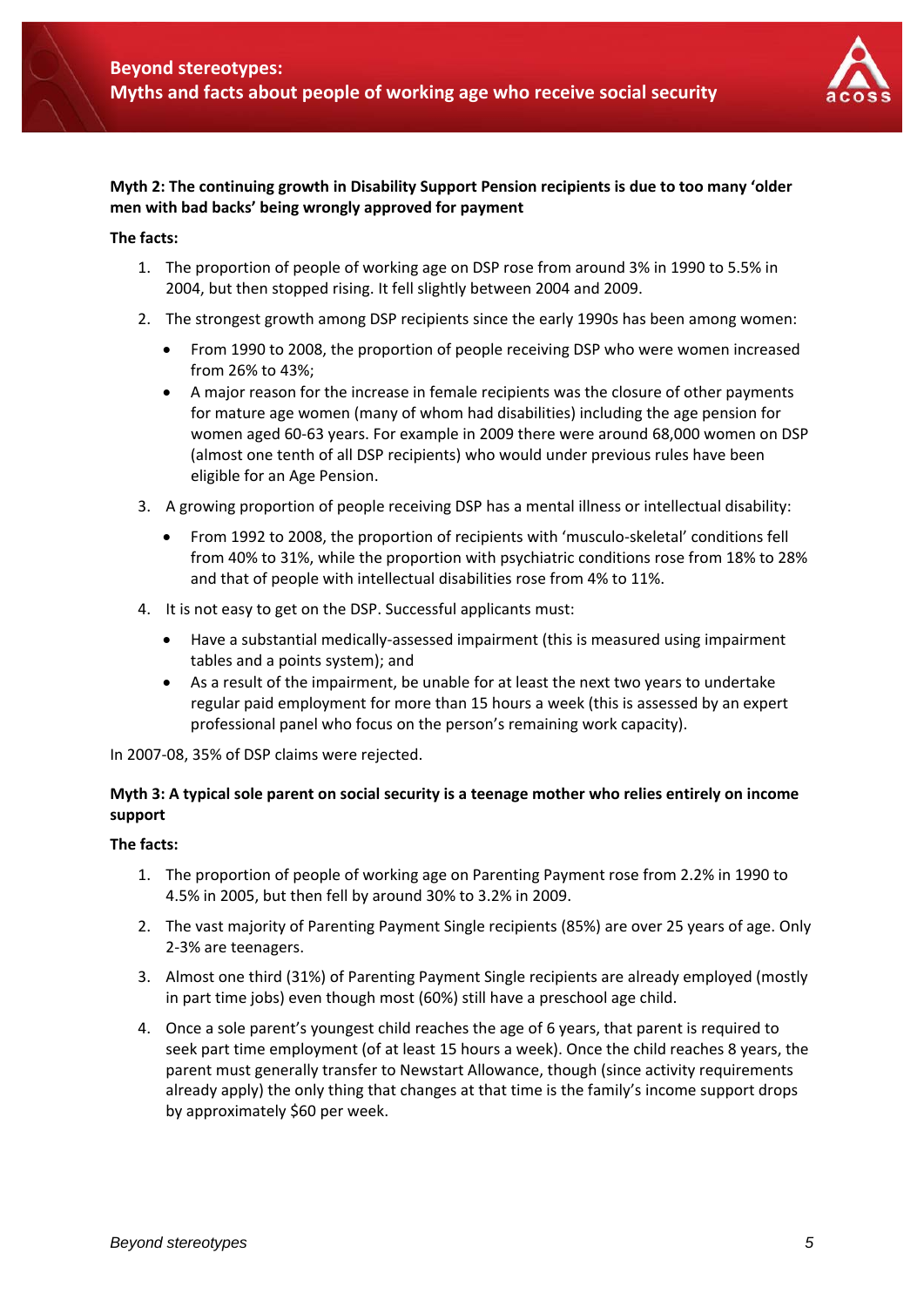![](_page_5_Picture_1.jpeg)

## **What's happened to reliance on social security as unemployment has fallen?**

Australia's level of reliance on income support payments among people of working age (16‐64 years) has been below the OECD average for some time.

#### **Graph 1**

![](_page_5_Figure_5.jpeg)

Source: OECD social expenditure database

Note: includes age and veteran's pensions, and student payments.

Reliance on social security payments fell dramatically during the boom years. As unemployment declined over the decade from 1999 to 2009 the proportion of people of working age (16‐64 years) on income support payment fell from 18% to 14%, a 20% reduction in 10 years (graph 2). The graph also shows an increase in reliance in 2009 when unemployment rose in response to the Global Financial Crisis.

#### **Graph 2**

![](_page_5_Figure_10.jpeg)

Source: FACS (various years), Income support customers: a statistical overview; OECD population data Note: excludes student payments, and aged and veterans payments.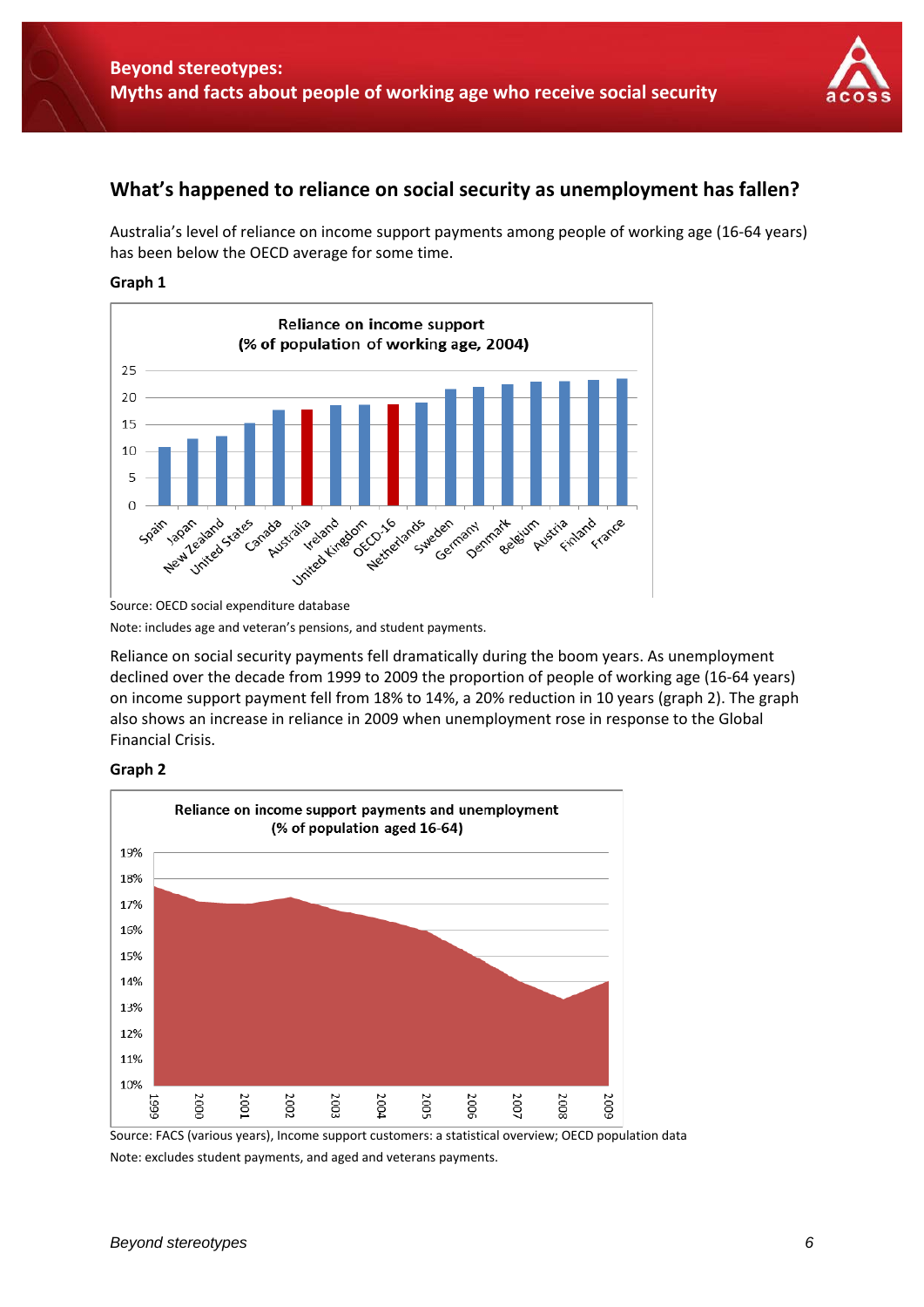![](_page_6_Picture_1.jpeg)

As the proportion of people on income support has fallen, a higher proportion of those left on income support have a disability or caring responsibilities (Graph 3).

![](_page_6_Figure_3.jpeg)

#### **Graph 3:**

Source: FACS (various years), Income support customers: a statistical overview; OECD population data Note: Refers to types of income support payments (e.g. Disability Support Pension), excluding student payments and aged and veterans payments.

'Dependency and mature age' refers to payments that are being gradually phased out for people over 50 years of age, for example Widow Allowance and Mature Age Allowance. New applicants for income support are not generally able to claim these payments.

Since the late 1990s, the proportion of people of working age (16‐64 years) on unemployment payments (such as Newstart Allowance) has fallen sharply, in line with the decline in unemployment. The proportion of people on payments such as Mature Age Allowance, Partner Allowance, and Widow Allowance also fell sharply over that period as these payments was closed off to encourage more social security recipients to seek paid employment. The proportion of people of working age on Disability Support Pensions and Parenting Payment (for sole parents on low incomes and the main carers of a child in a couple) continued to rise until the mid 2000s, then declined. The proportion on Carer Payment (for people with disabilities and their carers) increased through the decade, but from a low base.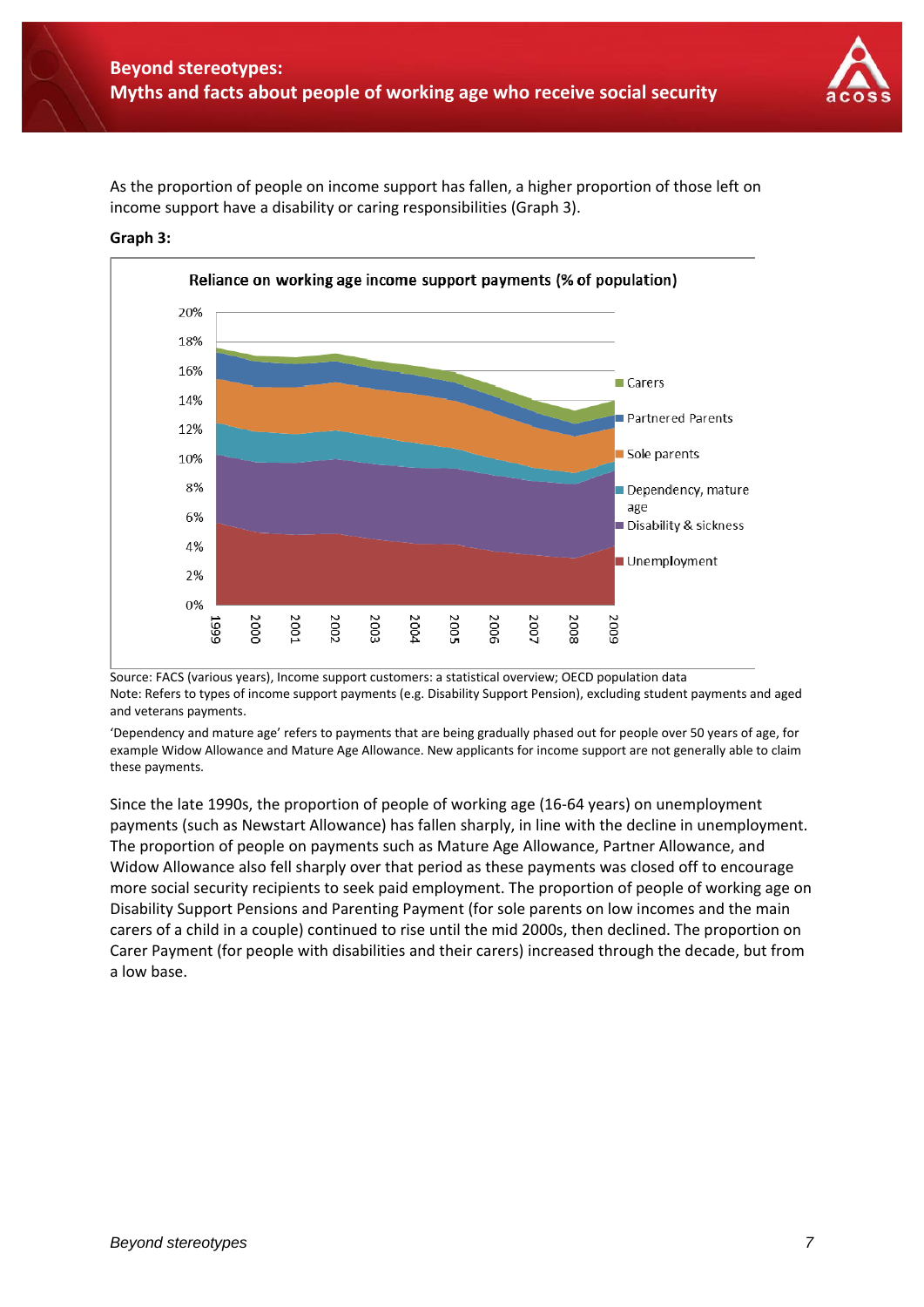![](_page_7_Picture_1.jpeg)

### **Who receives income support?**

In 2009 there were just over two million (2,081,000) recipients of working-age social security payments, aside from age and veteran's pensioners and fulltime students (graph 4b).

As unemployment has fallen, the profile of income support recipients has changed. Most people who are ready for employment and have the skills required by employers can now get a job quickly.

But as unemployment fell and people who were 'job ready' found employment more quickly, the profile of the remaining income support recipients became more disadvantaged in the labour market (graph 4a). In 2009, 37% of income support recipients had a disability sufficiently severe to qualify them for a Disability Support Pension and 14% were unemployed for more than 12 months. In addition, a sizeable proportion were either caring for a preschool age child (17%) or a person with a disability (7%).

![](_page_7_Figure_6.jpeg)

#### **Graph 4(a):**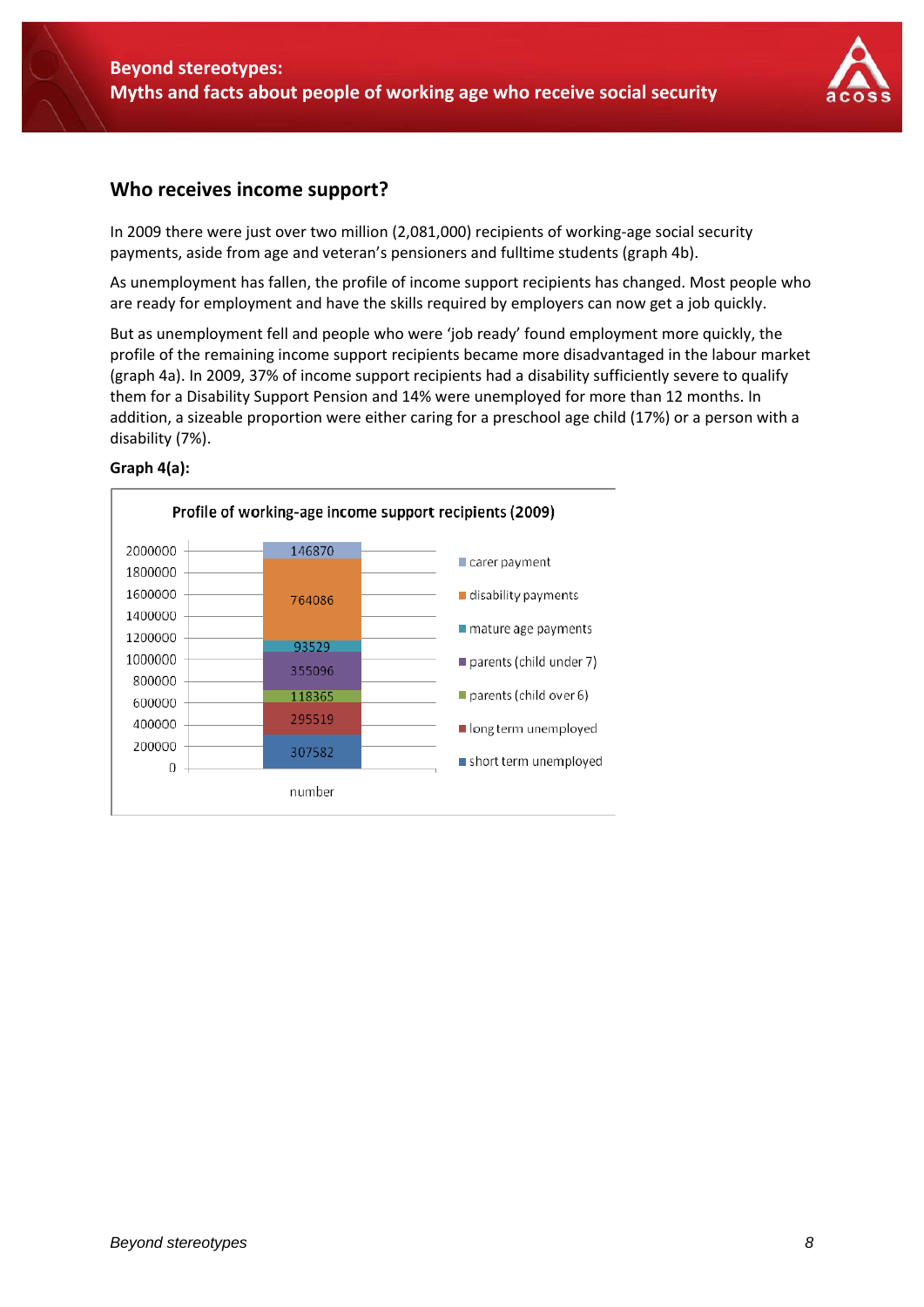![](_page_8_Picture_1.jpeg)

#### **Graph 4(b):**

![](_page_8_Figure_3.jpeg)

Source: FACS (various years), Income support customers: a statistical overview; OECD population data

Note:

'disability payments' refers to Disability Support Pension and Sickness Allowance

'mature age payments' refers to age‐ based payments that have been gradually phased out, such as Mature Age Allowance and Widow and Partner Allowance (not including age pension for women over 59 years)

'parents' refers to Parenting Payment (not including Family Tax Benefits)

'long term unemployed' refers to Newstart and Youth Allowance recipients on those payments for over 12 months 'short term unemployed refers to shorter term recipients of those payments

Student payments are not included.

While most income support recipients would prefer to be in paid work, assisting them to achieve this is a major policy challenge, despite the falling unemployment level.

The rest of this report profiles recipients of each of the major types of payment, challenging some common social security 'myths'.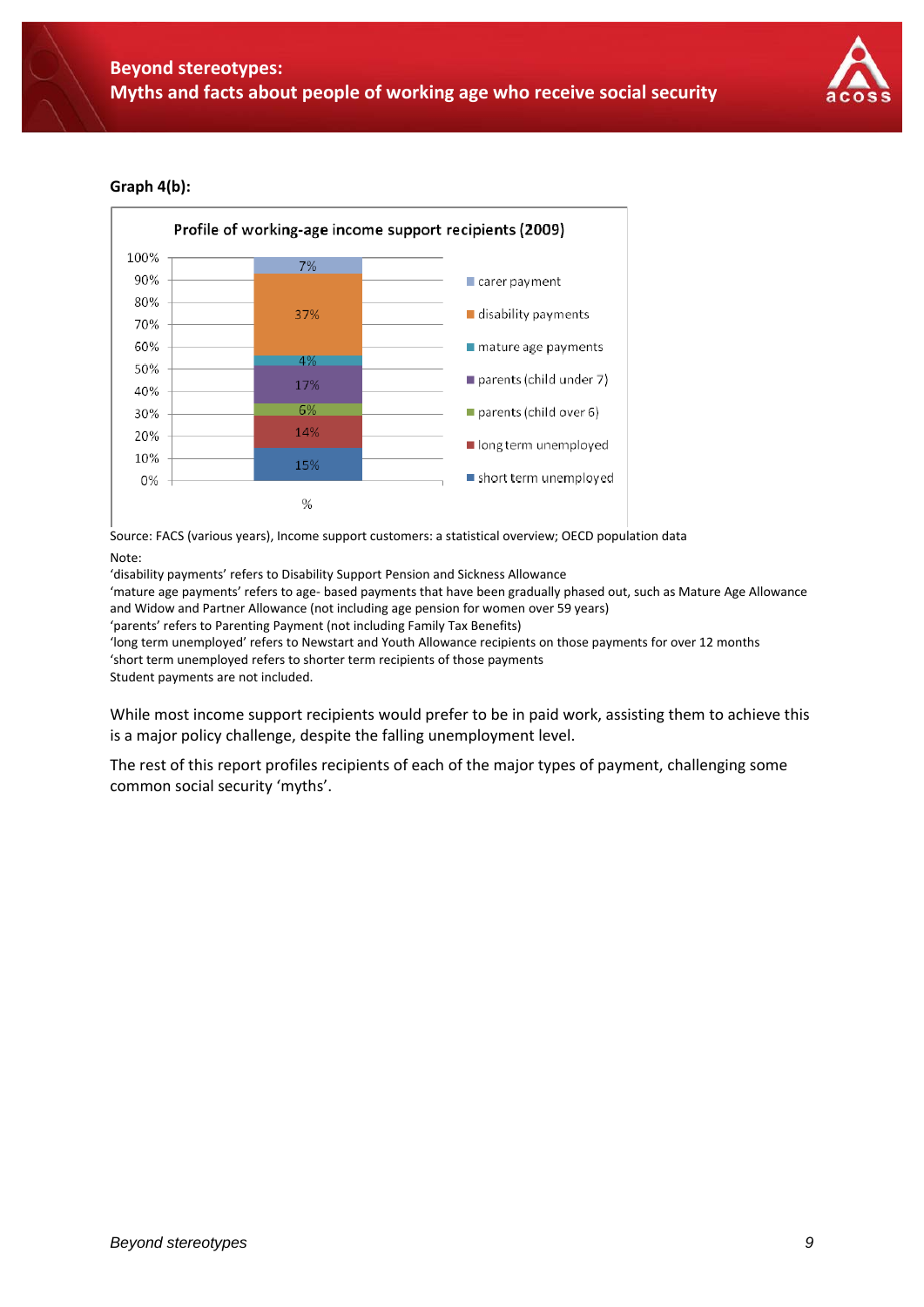![](_page_9_Picture_1.jpeg)

## **1. Newstart and Youth Allowance recipients**

Newstart and Youth Allowance are Australia's unemployment payments<sup>2</sup>. In August 2010 there were a total of 536,000 people on these payments<sup>3</sup>.

The overall proportion of people of working age on these payments has fallen by almost 30% over the past decade, from 5.7% in 1999 to 4.1% in 2009, in conjunction with falling unemployment. But as those with few barriers to employment have obtained jobs more quickly, a growing proportion of those on unemployment payments are drawn from more disadvantaged groups.

As a result, although the overall numbers of unemployment payments recipients fell sharply over the last decade, the numbers of recipients on these payments for more than one, two or three years has fallen more gradually (graph 5). Thus, in 2009 half of all recipients received unemployment payments for a year or more, and one quarter for over 3 years<sup>4</sup>.

#### **Graph 5:**

![](_page_9_Figure_7.jpeg)

![](_page_9_Figure_8.jpeg)

Source: FACS (various years), Income support customers: a statistical overview; OECD population data Note: Each line represents different durations of receipt of this payment. No data were available for 2000.

The profile of unemployment payment recipients does not resemble the stereotypical young school leaver (table 1). In 2001, only 27% were under 25 years old, 41% were 25‐44 years old and one in three was 45 years or older.

 $2$  The data below regarding Youth Allowance are limited to those Youth Allowance recipients who are not fulltime students.

<sup>&</sup>lt;sup>3</sup> DEEWR, Response to Senate Estimates question EW0534-1

<sup>4</sup> Source: FACS (2009), Income support customers: a statistical overview; OECD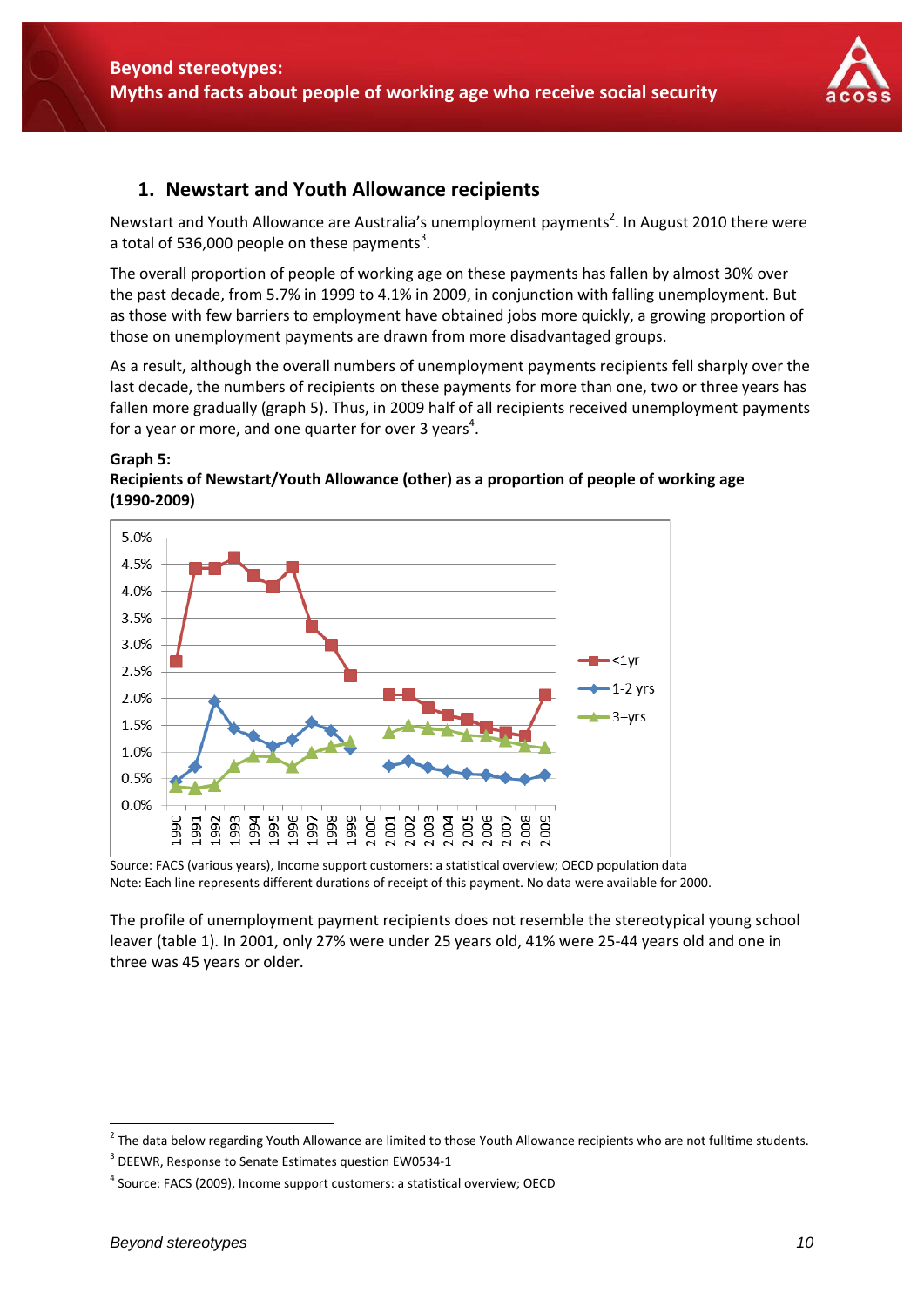![](_page_10_Picture_1.jpeg)

Despite low unemployment levels, many people on unemployment payments face disadvantages in the labour market (table 1):

- Half have received unemployment payments for over a year and one quarter for over 3 years,
- one in seven has been assessed as only able to work part time due to a disability,
- one in fifteen is a sole parent,
- one in ten is of Indigenous background,
- half of jobseekers participating in Job Services Australia services have less than Year 12 qualifications<sup>5</sup>.

#### **Table 1: Characteristics of Newstart and Youth Allowance (unemployed) recipients (August 2010)**

|                                            | <b>Number</b> | %    |  |  |
|--------------------------------------------|---------------|------|--|--|
| Sex and age                                |               |      |  |  |
| Male                                       | 369,134       | 60%  |  |  |
| Female                                     | 248,051       | 40%  |  |  |
| Under 25 years                             | 163,760       | 27%  |  |  |
| 25-44 years                                | 255,098       | 41%  |  |  |
| Over 44 years                              | 198,327       | 32%  |  |  |
| Other key characteristics                  |               |      |  |  |
| Indigenous                                 | 60,431        | 10%  |  |  |
| Disability <sup>1</sup>                    | 96,404        | 16%  |  |  |
| Sole parent                                | 37,811        | 6%   |  |  |
| With earnings from employment <sup>6</sup> | 103,000       | 16%  |  |  |
| Total                                      |               |      |  |  |
| All                                        | 617,185       | 100% |  |  |

Source: DEEWR 2010, Response to Senate Education Employment and Workplace Relations Committee Question on Notice EW0534\_11.

Notes:

-

1. People with a partial work capacity (formally assessed as 'able to work' less than 30 hours a week)

2. Numbers do not add up to total since some recipients' state/territory was not recorded.

A survey of employers published by the Employment Department in 2008 found widespread reluctance to consider employing long term unemployed people, people with disabilities, and mature age people<sup>7</sup>. That is also the experience of many income support recipients. While this is changing as unemployment falls and employers reassess their hiring strategies, it is changing slowly. In December 2010, only one in six (16%) of unemployment payment recipients has part time earnings.

<sup>&</sup>lt;sup>5</sup> See also FACS (2009), Income support customers: a statistical overview; DEEWR 2011, Labour market assistance outcomes.

 $6$  In December 2010, from DEEWR 2011, Response to Senate Estimates Question on Notice EW0930 11

<sup>7</sup> DEEWR 2008, Welfare to Work evaluation.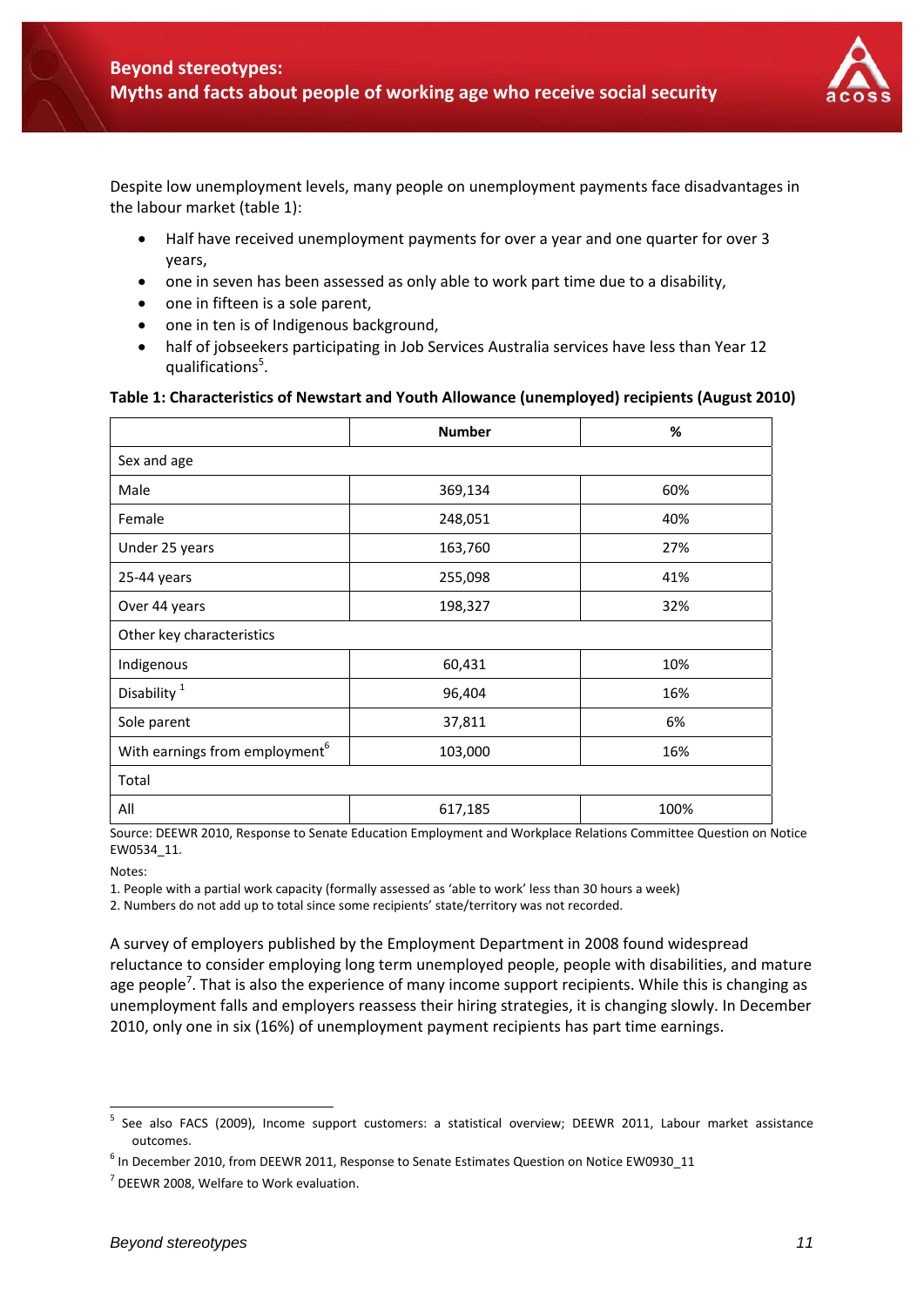![](_page_11_Picture_1.jpeg)

## **2. People with disabilities**

Public discussion of people with disabilities on income support nearly always focuses on Disability Support Pension (DSP) recipients. It is not widely known that many people with disabilities that limit their job prospects are on other social security payments. In particular, as noted above 96,000 people with disabilities receive Newstart Allowance or Youth Allowance. They have been formally assessed as having a 'partial work capacity' (capacity to work part time or less).

The goal of employment participation policies should be to improve the job prospects of people with disabilities, not merely to reduce the numbers of people on one payment (DSP) by shifting them to another (Newstart Allowance). After this was done in the previous Government's 'Welfare to Work' policy from July 2006, less than one in five of those diverted to Newstart Allowance through 2006‐07 obtained employment and left income support during that year<sup>8</sup>. The rest remained on income support, mainly on Newstart Allowance which is \$128 per week lower than the DSP.

In August 2010 there were approximately 797,000 DSP recipients<sup>9</sup>. In order to receive DSP, the applicant must have a substantial medically-assessed impairment (this is measured using impairment tables and a points system); and, as a result of the impairment, be unable to undertake regular paid employment for more than 15 hours a week for a minimum of two years. This is assessed by an expert professional panel who focus on the person's remaining work capacity. In 2007‐08, 35% of DSP claims were rejected. Further, one third (35%) of successful new claims were from individuals on Newstart Allowance. This suggests that many DSP recipients have already been activity‐tested (required to look for paid employment) and were not successful in finding a  $\text{job}^{10}$ .

The proportion of people of working age on the DSP grew rapidly from around 3% to 5.5% from 1990 to 2004, but then declined from 2004 to 2008 (graph 6). Contrary to the public stereotype that growth in DSP recipients was due to more 'older men with bad backs' receiving the pension, the fastest growing segments of the population of DSP recipients over this period were women and people under 55 years.

 $8$  DEEWR 2008, ibid.

 $9$  DEEWR, Response to Senate Estimates question EW0534-11.

<sup>10</sup> FAHCSIA 2008,Characteristics of DSP recipients, June 2008.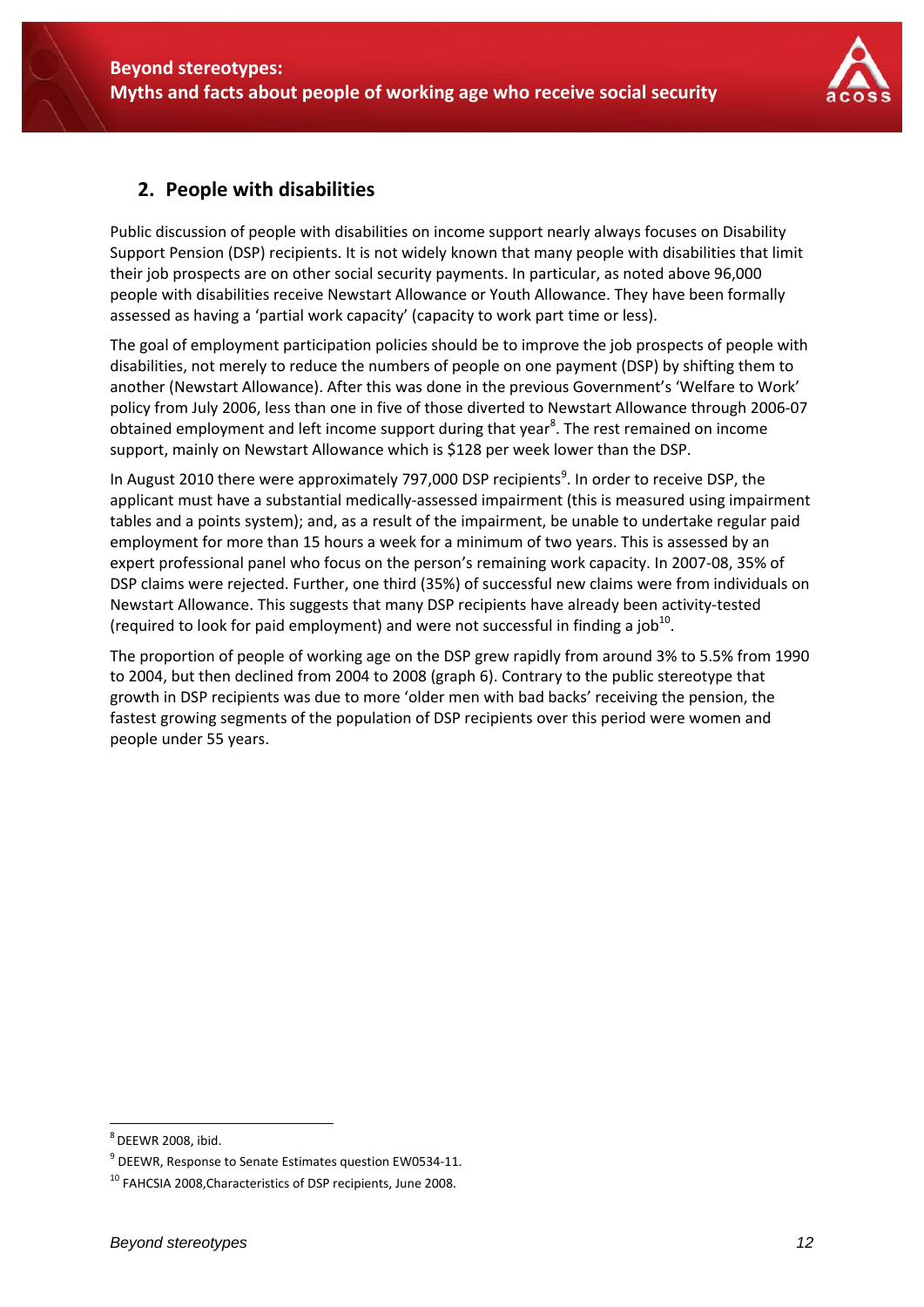![](_page_12_Picture_1.jpeg)

#### **Graph 6:**

**Recipients of DSP as a % of the working‐age population (1990‐2008)**

![](_page_12_Figure_4.jpeg)

Source: OECD 2011, Enhancing labour utilization in a socially inclusive society in Australia, OECD Economics Department Working Paper No852.

Notes: 'recipiency rate' refers to DSP recipients as a proportion of people of working age.

'percentage change' refers to the increase in the number of each group of recipients from 1990 to 2008. Note that the increase in the number of 20‐34 year old recipients came off a low base, so did not contribute much to the *overall* growth in DSP recipients.

Although table 2 shows that in 2008, a slight majority of current DSP recipients were 50 years or over or male, the age and gender profile of recipients has shifted away from older males.

The reasons for the growth in the number of DSP recipients over the two decades from 1990 to 2008 included:

- A decision of previous Governments to close access to alternative payments for mature age women, including raising the 'pension age' for women over 59 years progressively to 65 years. Many mature age women with disabilities subsequently transferred to DSP. For example in 2009 there were around 68,000 women on DSP (almost one tenths of all DSP recipients) who would under previous rules have been eligible for an Age Pension $^{11}$ ;
- From the mid 1990s the baby boomers reached mature age (50 years and over), so a growing proportion of the population of working age had disabilities (whose incidence rises with age). From 1996 to 2009, about half of the total increase in people on DSP was the result of population ageing $^{12}$ .
- Greater reluctance among employers to employ or retain people with disabilities, due to a perception that they are less productive.
- The impact of the recession of the early 1990s on employment among people with disabilities. $13$

Table 2 also compares the primary medical condition of DSP recipients in 1992 and 2008. It shows that the fastest growing conditions of recipients have been mental illnesses and intellectual disabilities, while the proportion of recipients whose primary condition was 'musculo skeletal' (which includes back injuries) has declined. Many DFP recipients have multiple impairments (such as severe back pain and depression).

 $11$  FAHCSIA (2009), Income support customers: a statistical overview.

 $12$  Whiteford P 2011, Why did the numbers of people on disability pension keep rising? Australian Policy Online, May 2011.

<sup>&</sup>lt;sup>13</sup> ACOSS 2005, Ten myths and facts about the DSP, ACOSS Info Paper 362.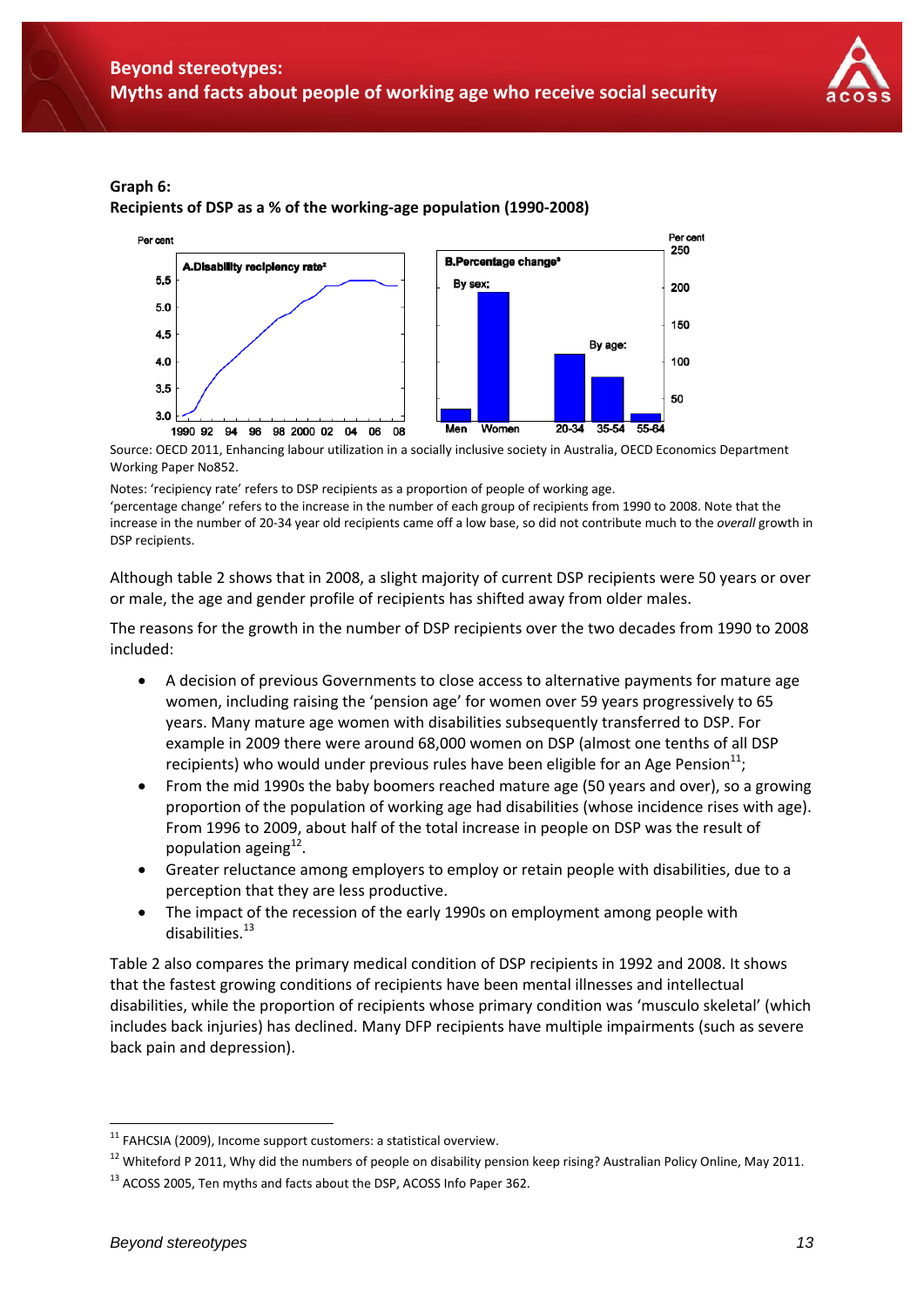![](_page_13_Picture_1.jpeg)

|                                        | 1990    | 2008    |  |
|----------------------------------------|---------|---------|--|
| <b>Sex</b>                             |         |         |  |
| Male                                   | 74%     | 57%     |  |
| Female                                 | 26%     | 43%     |  |
| Age                                    |         |         |  |
| Under 30 years                         | 11%     | 11%     |  |
| 30-49 years                            | 31%     | 33%     |  |
| $50$ years $+$                         | 58%     | 56%     |  |
| Primary medical condition <sup>1</sup> |         |         |  |
| Musculo-skeletal/connective tissue     | 40%     | 31%     |  |
| Psychological/psychiatric              | 18%     | 28%     |  |
| Intellectual/learning                  | 4%      | 11%     |  |
| Other                                  | 38%     | 30%     |  |
| All                                    | 100%    | 100%    |  |
| <b>Total number of recipients</b>      |         |         |  |
| Number of recipients                   | 317,000 | 732,000 |  |

#### **Table 2: Characteristics of DSP recipients (1990 and 2008)**

Sources: DSS 1997, Trends and characteristics of disability payments; FAHCSIA 2008,Characteristics of DSP recipients, June 2008.

 $<sup>1</sup>$  Comparing 1992 and 2008.</sup>

People with disabilities have relatively poor employment prospects with only 40% of in paid jobs compared with twice that proportion of people of working age $^{14}$ . A major reason for this is wariness among employers to employ people with disabilities due to concerns that they will be less productive or pose a worker's compensation 'risk'15.

Further, only 10% of DSP recipients report earnings from employment<sup>16</sup>. One reason for low employment rates among DSP recipients is that many recipients fear that if they obtain employment they will lose the pension and be unable to reclaim the pension if they need it in future (for example, if their impairment worsens). If a DSP recipient is employed fulltime for more than 2 years, they may a reassessment of their pension eligibility and (if they subsequently lose the job) have to apply for Newstart Allowance which is \$128 per week less than the pension.

 $\overline{a}$ 

<sup>&</sup>lt;sup>14</sup> OECD 2007, Sickness, disability and work, Volume 2; National People with Disabilities and Carer Council (2009), Shut out, The experience of people with disabilities and their families in Australia, National disability strategy consultation report; ACOSS (2008), Submission to national mental health and disability employment strategy.

<sup>&</sup>lt;sup>15</sup> DEEWR 2008, Welfare to Work evaluation (includes a survey of employer views on the employability of people from different population groups).

<sup>&</sup>lt;sup>16</sup> FAHCSIA 2008, Characteristics of DSP recipients, June 2008.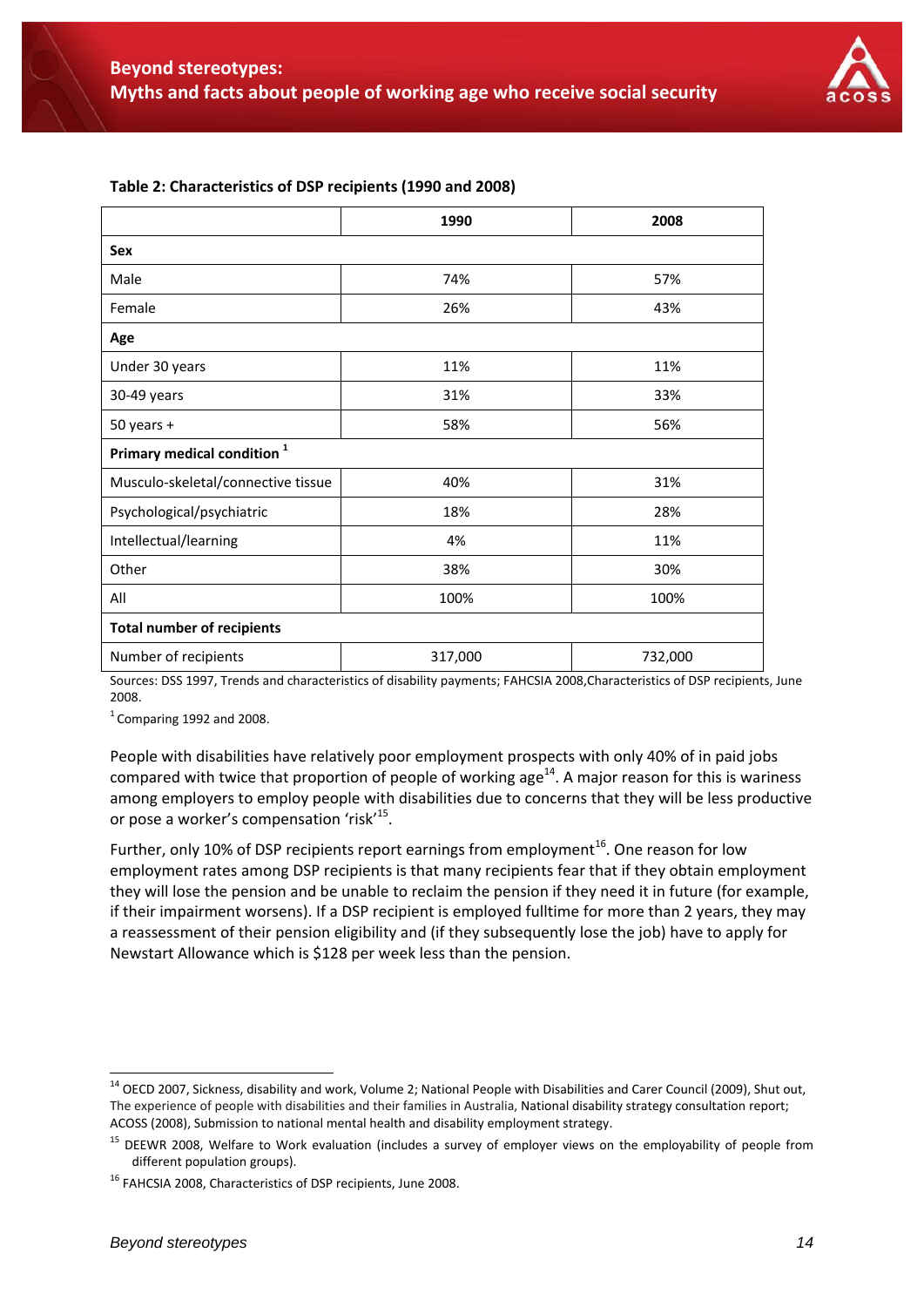![](_page_14_Picture_1.jpeg)

## **3. Parenting Payment recipients**

Parenting Payment is paid to the primary carers of young children. It is divided into two payments: Parenting Payment Single for sole parents and Parenting Payment Partnered for carers of children whose partner is on income support or low paid. In December 2010 there were 446,800 people receiving Parenting Payment, including 327,700 on Parenting Payment Single and 119,100 on Parenting Payment Partnered<sup>17</sup>.

The number of recipients of Parenting Payment rose in the 1990s but has fallen substantially since the 'Welfare to Work' policy limited this payment to parents of a child under 8 years (6 years in the case of partnered parents) for new applicants after July 2006. Once the youngest child reaches those ages, the parent must apply for another payment such as Newstart Allowance.

The proportion of people of working age on Parenting Payment fell from 4.5% in 2005 to 3.2% in 2009 (graph 7). As indicated previously, there were also 38,000 sole parents on Newstart and Youth Allowances in 2009. Note that the sharp growth in Parenting Payment Partnered recipients in the mid 1990s reflects the introduction of the payment at that time. Most previously received other social security payments such as Partner Allowance and transferred across to Parenting Payment Partnered.

#### **Graph 7:**

#### **Recipients of Parenting Payment Single and Partnered as a % of the working‐age population (1990‐2009)**

![](_page_14_Figure_8.jpeg)

Source: FACS (various years), Income support customers: a statistical overview; OECD population data

Note: Sole parents may be eligible for the Parenting Payment Single, and partnered parents (primary carers of a child whose family is on a low income) may be eligible for the Parenting Payment Partnered. The graph shows recipients of these payments.

<sup>-</sup><sup>17</sup> DEEWR, Response to Senate Estimates question EW0930\_11.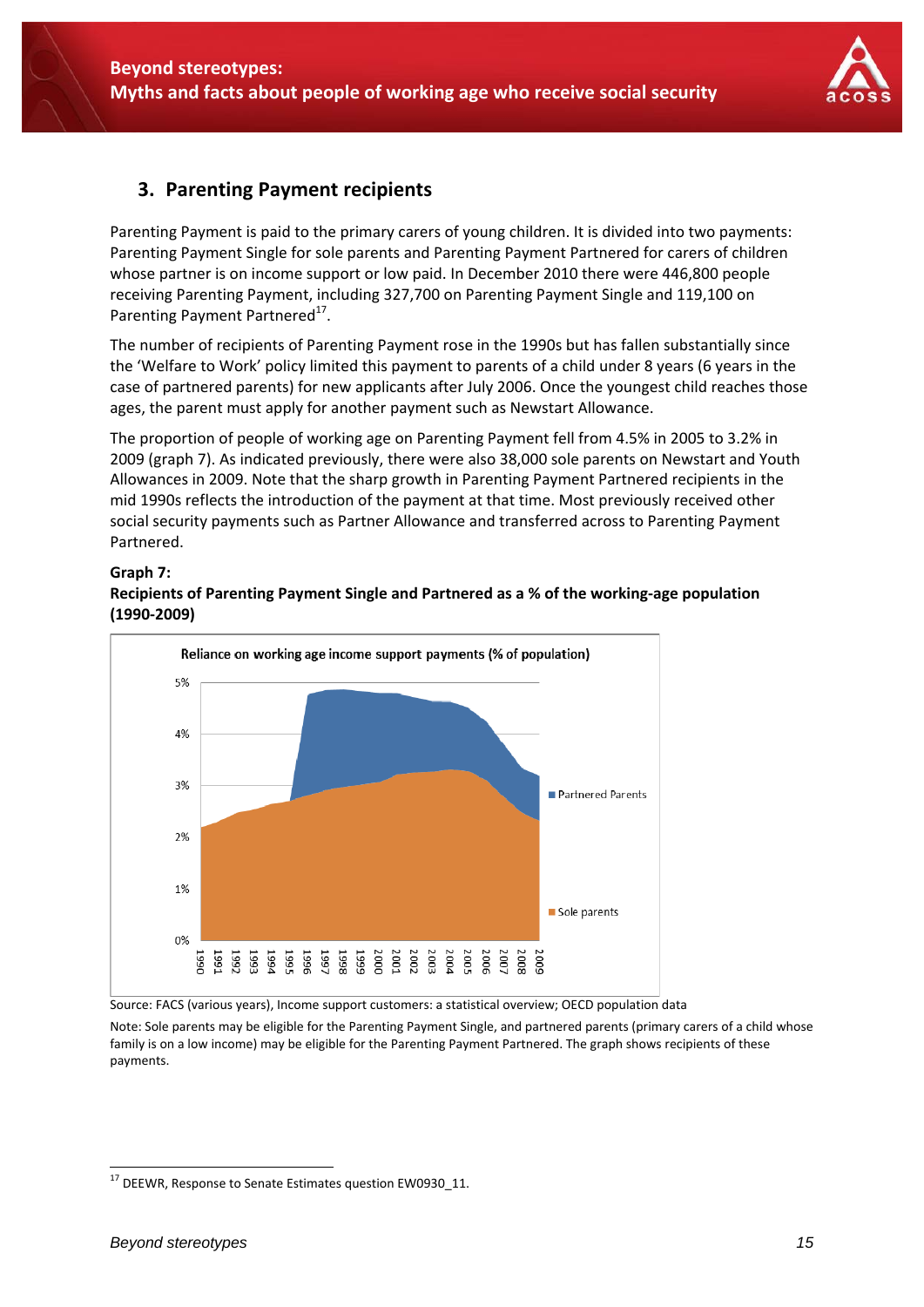![](_page_15_Picture_1.jpeg)

Contrary to the stereotypical teenage sole parent on income support, the vast majority of Parenting Payment recipients (85%) are over 25 years of age (table 3). Only 2-3% are teenagers<sup>18</sup>.

Parenting Payment Single recipients are more likely than recipients of other social security payments to be employed. Around one third (31%) have paid employment, mostly in part-time jobs. This is despite the fact that most (61%) are caring for a preschool age child.

|                                          | <b>Number</b>  | %    |  |
|------------------------------------------|----------------|------|--|
| Age                                      |                |      |  |
| Under 25 years                           | 52,507         | 16%  |  |
| 25-49 years                              | 262,179        | 80%  |  |
| Over 49 years                            | 13,029<br>4%   |      |  |
| Age of youngest child                    |                |      |  |
| Under 6 years                            | 201,685        | 61%  |  |
| 6-15 years                               | 126,030<br>39% |      |  |
| Gender                                   |                |      |  |
| Female                                   | 95%<br>311,622 |      |  |
| Male                                     | 16,093         | 5%   |  |
| <b>Earnings</b>                          |                |      |  |
| With current earnings from<br>employment | 101,397        | 31%  |  |
| <b>Total number of recipients</b>        |                |      |  |
|                                          | 327,715        | 100% |  |

| Table 3: Characteristics of Parenting Payment Single recipients (2010) |  |  |  |  |
|------------------------------------------------------------------------|--|--|--|--|
|------------------------------------------------------------------------|--|--|--|--|

Source: DEEWR 2011, Response to Senate Estimates Question on Notice EW0930\_11.

 $^{18}$  See Scott S 2011, Teenage parents to lose welfare after 6 months, Courier Mail 5/5/11; where the Government estimates that 11,000 Parenting Payment recipients (including partnered parents) are teenagers (under 20 years).